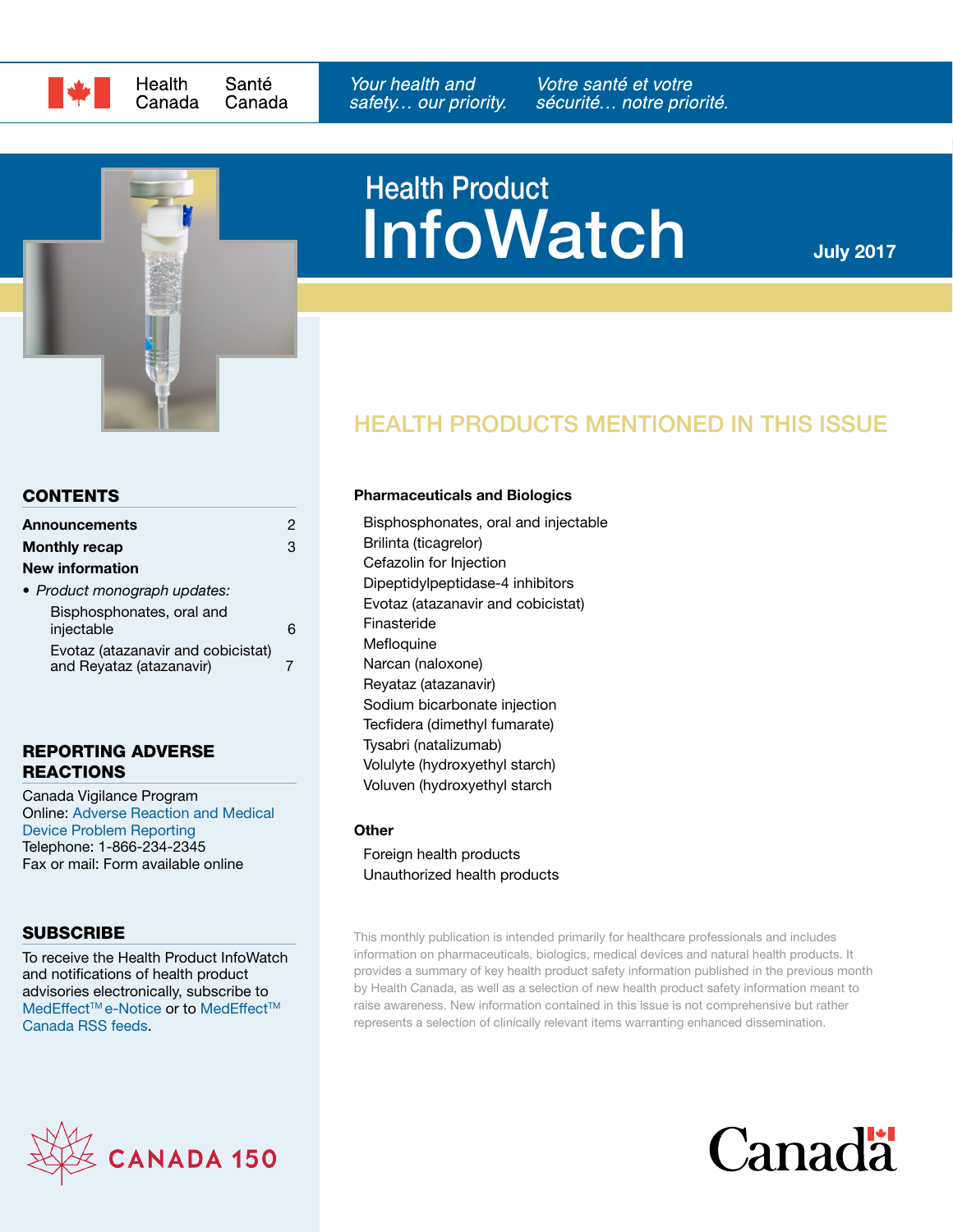### <span id="page-1-0"></span>ANNOUNCEMENTS

### Consultation – New measures to inform Canadians of the risks of prescription opioids

As part of the Government of Canada's work to reduce problematic opioid use and its related harms, Health Canada is proposing [regulations](http://www.gazette.gc.ca/rp-pr/p1/2017/2017-06-17/html/reg8-eng.php) that would make a warning sticker and patient information handout mandatory with all prescription opioids at the time of sale. The sticker would be applied by the pharmacist to the prescription opioid container to warn patients about the potential risks associated with opioid use, including dependence, addiction and overdose. The handout would contain broader information on the safe use of opioids, and on the risks associated with these drugs. Through the proposed regulations, the Minister of Health would also be able to require that pharmaceutical companies develop and implement risk management plans for all opioids to identify, mitigate and monitor risks associated with opioid use.

To finalize these regulations, Health Canada is [asking Canadians](https://www.canada.ca/en/health-canada/programs/consultation-opioids-handout-warning-sticker.html) to provide their comments via the [Canada](http://www.gazette.gc.ca/rp-pr/p1/2017/2017-06-17/html/reg8-eng.php)  [Gazette Web site.](http://www.gazette.gc.ca/rp-pr/p1/2017/2017-06-17/html/reg8-eng.php) These consultations will be open until August 31, 2017.

[News Release](https://www.canada.ca/en/health-canada/news/2017/06/new_measures_to_informcanadiansoftherisksofprescriptionopioidsou.html) 

### Government of Canada enables new access to drugs in urgent public health situations

The Government of Canada has taken action to make more treatment options available for the opioid crisis and other emergency situations by implementing new regulations that allow the import of drugs that are urgently needed in Canada.

Health Canada has published an initial L[ist of drugs for an urgent public health need](https://www.canada.ca/en/health-canada/services/drugs-health-products/access-drugs-exceptional-circumstances/list-drugs-urgent-public-health-need.html) that are authorized for sale in the United States, the European Union or Switzerland, but are not yet authorized in Canada. Health Canada will now permit these drugs to be imported into Canadian jurisdictions that have notified Health Canada of an urgent public health need.

Under these regulations, every healthcare institution authorized by the laws of a province to provide acute care services is required to report serious adverse drug reactions that involve a drug from the List to Health Canada.

[News Release](https://www.canada.ca/en/health-canada/news/2017/06/government_of_canadaenablesnewaccesstodrugsinurgentpublichealths.html)  [Questions and Answers](https://www.canada.ca/en/health-canada/services/drugs-health-products/access-drugs-exceptional-circumstances/questions-answers.html)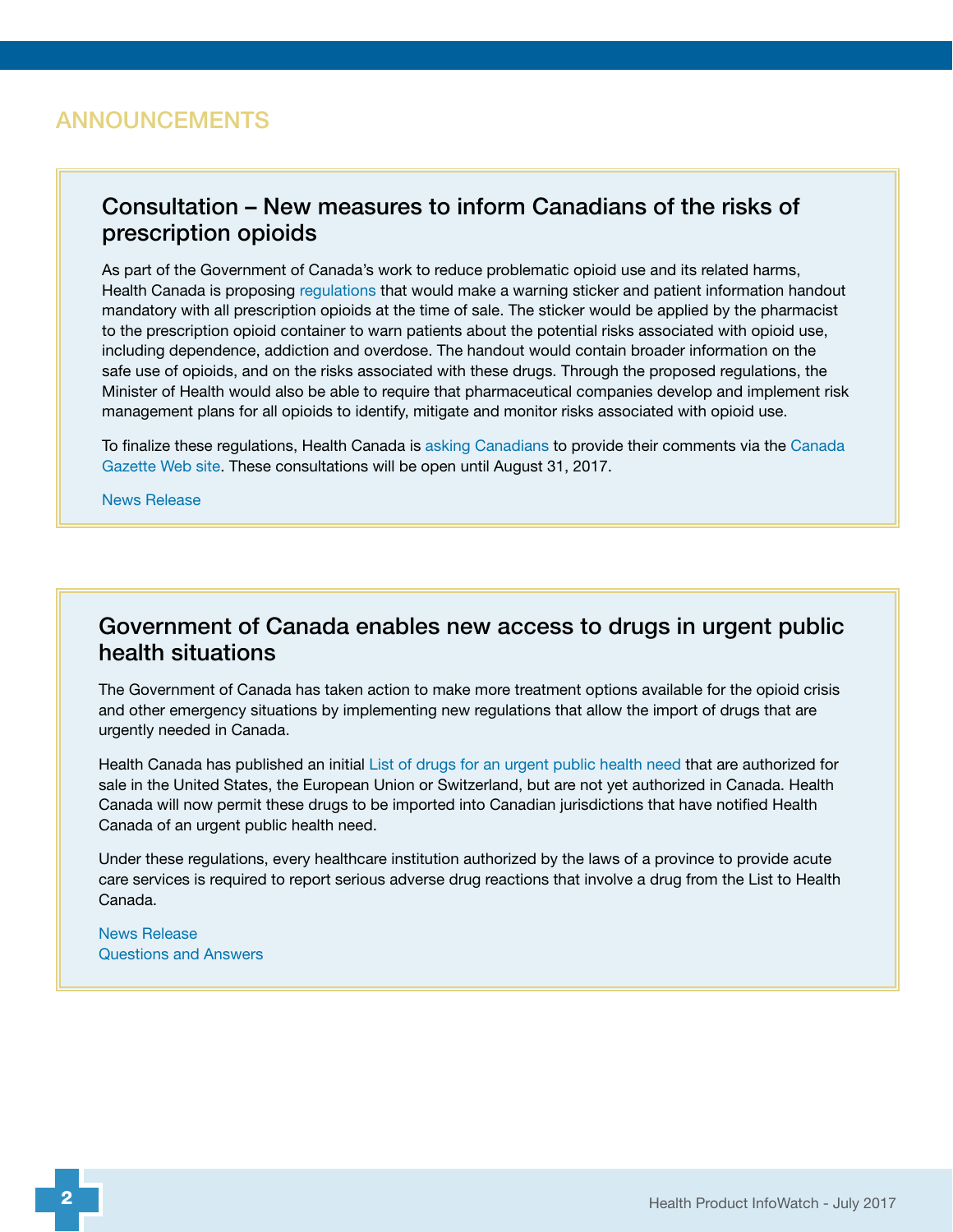# <span id="page-2-5"></span>MONTHLY RECAP OF HEALTH PRODUCT SAFETY INFORMATION

*The following is a list of [health product advisories, type I recalls](http://www.healthycanadians.gc.ca/recall-alert-rappel-avis/index-eng.php?cat=3) as well as [summaries of completed safety reviews](https://www.canada.ca/en/health-canada/services/drugs-health-products/medeffect-canada/safety-reviews.html) published in June 2017 by Health Canada.*

<span id="page-2-4"></span><span id="page-2-3"></span><span id="page-2-2"></span><span id="page-2-1"></span><span id="page-2-0"></span>

| <b>Brilinta (ticagrelor)</b><br><b>Summary Safety Review</b>        | This safety review evaluated the risk of severe cutaneous adverse<br>reactions, including Stevens-Johnson syndrome, toxic epidermal<br>necrolysis, drug reaction with eosinophilia and systemic symptoms and<br>acute generalized exanthematous pustulosis, associated with Brilinta<br>(ticagrelor). Health Canada's review concluded that there was not enough<br>information available to confirm a link. Health Canada will continue to<br>monitor this issue.                 |
|---------------------------------------------------------------------|------------------------------------------------------------------------------------------------------------------------------------------------------------------------------------------------------------------------------------------------------------------------------------------------------------------------------------------------------------------------------------------------------------------------------------------------------------------------------------|
| <b>Cefazolin for Injection</b><br><b>Drug Recall</b>                | Cefazolin Sodium 10 g/vial (lot number 303723) has been recalled by<br>Fresenius Kabi Canada Ltd. as the affected lot may contain presence of<br>foreign matter.                                                                                                                                                                                                                                                                                                                   |
| Dipeptidylpeptidase-4<br>inhibitors<br><b>Summary Safety Review</b> | This safety review evaluated the risk of heart failure associated with<br>dipeptidylpeptidase-4 (DPP-4) inhibitors. While Health Canada was<br>carrying out the review, the manufacturers of DPP-4 inhibitors updated<br>the Canadian product monographs to include information regarding the<br>risk of heart failure. Health Canada's review of the available information<br>concluded that the recently updated Canadian product monographs<br>accurately describe the risk.    |
| <b>Finasteride</b><br><b>Summary Safety Review</b>                  | This safety review evaluated the risk of serious muscle-related adverse<br>reactions associated with finasteride (Propecia, Proscar and generic<br>products). Health Canada's review concluded that the risk of serious<br>muscle-related adverse reactions with the use of finasteride could not<br>be ruled out. Health Canada has recommended that the manufacturers<br>update the Canadian product monographs of finasteride-containing<br>products to inform about this risk. |
| <b>Foreign health</b><br>products<br><b>Foreign Product Alert</b>   | These foreign health products have been found by regulators in other<br>countries to contain undeclared drug ingredients. These products are not<br>authorized for sale in Canada and have not been found in the Canadian<br>marketplace but it is possible they may have been brought into the<br>country by travellers or purchased over the Internet.                                                                                                                           |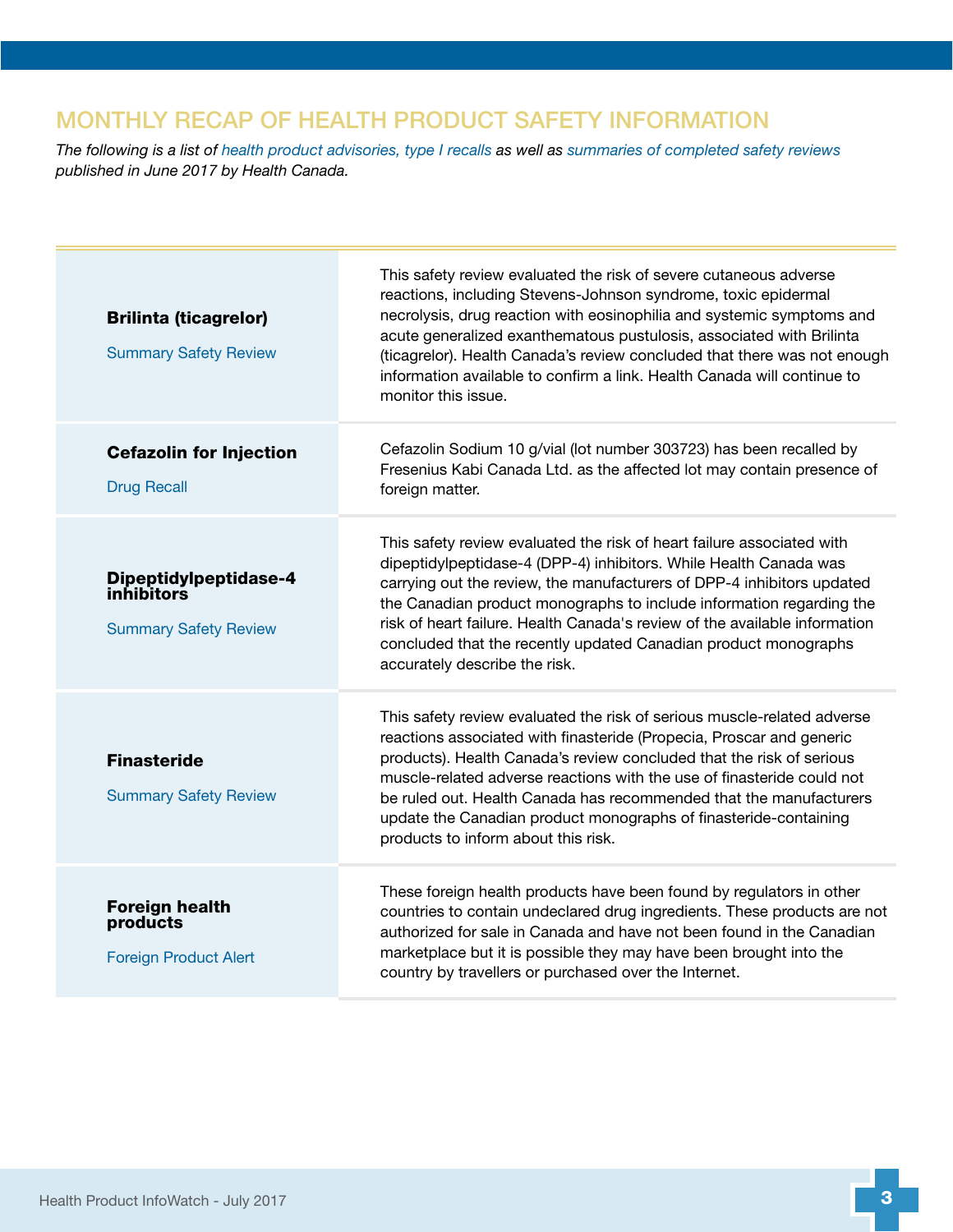<span id="page-3-3"></span><span id="page-3-2"></span><span id="page-3-1"></span><span id="page-3-0"></span>**Mefloquine** [Summary Safety Review](https://hpr-rps.hres.ca/reg-content/summary-safety-review-detail.php?linkID=SSR00161) [Statement from Health](https://www.canada.ca/en/health-canada/news/2017/06/heath_canada_hasnotfoundconclusiveevidencethatmefloquinecancause.html)  [Canada](https://www.canada.ca/en/health-canada/news/2017/06/heath_canada_hasnotfoundconclusiveevidencethatmefloquinecancause.html) supporting this association. The review also found that some individuals were prescribed mefloquine even though they had contraindications against its use. Health Canada will be working with the manufacturer to update the Patient Medication Information section of the Canadian product monograph to better explain the type of neurological adverse events that may, very rarely, become permanent. A checklist will also be developed to assist healthcare professionals in deciding whether to prescribe mefloquine to individual patients. Narcan (naloxone) nasal spray [Information Update](http://healthycanadians.gc.ca/recall-alert-rappel-avis/hc-sc/2017/63784a-eng.php) Health Canada advised healthcare professionals and Canadians that the Canadian authorized version of Narcan (naloxone) nasal spray has transitioned onto the market. Last July, an Interim Order was issued by the Minister of Health, permitting the importation, sale and distribution of Narcan approved in the United States for a period of one year. Health Canada has now authorized the Canadian version of Narcan. Narcan is the same product in Canada and the United States with minor labelling differences being the only distinctions. Sodium bicarbonate injection [Information Update](http://healthycanadians.gc.ca/recall-alert-rappel-avis/hc-sc/2017/63654a-eng.php) [Drug Recall](http://healthycanadians.gc.ca/recall-alert-rappel-avis/hc-sc/2017/63650r-eng.php) Health Canada informed Canadians of the current shortage of injectable sodium bicarbonate product in Canada. The global supply of the vials has been tight since late May due to manufacturing delays. In addition, Pfizer Canada recalled 2 lots (lot numbers 72119EV and 72120EV) of 8.4% sodium bicarbonate injection, USP, 50 mL vials, due to possible microbial contamination in the manufacturing process. The recall did not affect the pre-filled syringe format. Tecfidera (dimethyl fumarate) [Summary Safety Review](https://www.canada.ca/en/health-canada/services/drugs-health-products/medeffect-canada/safety-reviews/summary-safety-review-tecfidera-assessing-potential-risk-kidney-injury.html) This safety review evaluated the risk of kidney injury associated with Tecfidera (dimethyl fumarate). Health Canada's review concluded that there is limited evidence at this time suggesting kidney injury with Tecfidera. The findings of this review are already reflected in the Canadian product monograph. Health Canada has asked the manufacturer to provide additional safety information on this risk as it becomes available.

This safety review evaluated the risk of rare long-lasting and permanent neurological and psychiatric adverse events associated with mefloquine. Health Canada's review concluded that there was limited evidence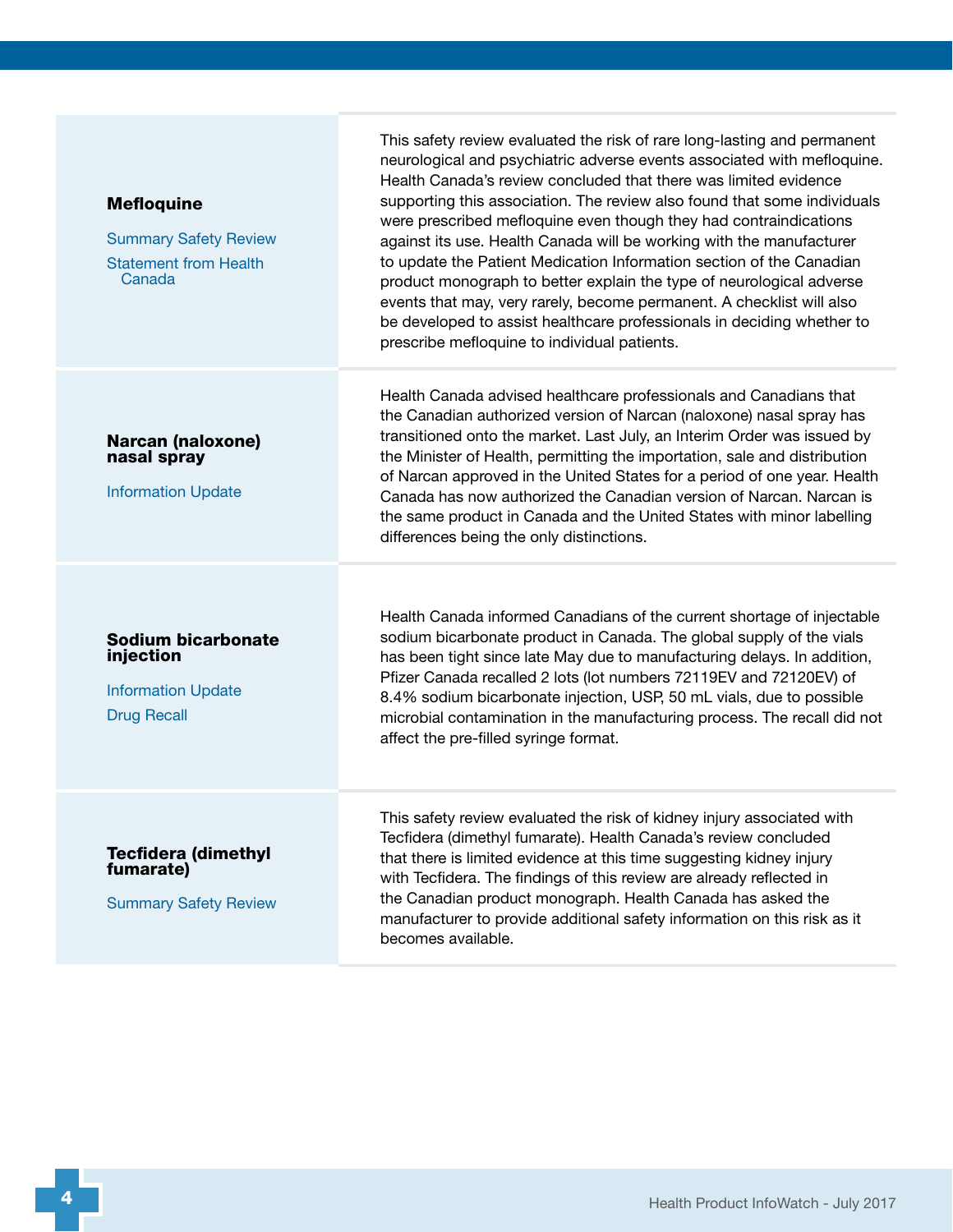<span id="page-4-2"></span><span id="page-4-1"></span><span id="page-4-0"></span>

| Tysabri (natalizumab)<br><b>Summary Safety Review</b>                                | This safety review evaluated the risk of hematological abnormalities in<br>newborns whose mothers were treated with Tysabri (natalizumab) during<br>pregnancy. Health Canada's review concluded that there is a potential for<br>hematological abnormalities to happen in these newborns. The Canadian<br>product monograph has been updated to reflect this risk.        |
|--------------------------------------------------------------------------------------|---------------------------------------------------------------------------------------------------------------------------------------------------------------------------------------------------------------------------------------------------------------------------------------------------------------------------------------------------------------------------|
| <b>Unauthorized health</b><br>products                                               |                                                                                                                                                                                                                                                                                                                                                                           |
| Advisories:                                                                          | Health Canada advised Canadians about various unauthorized health<br>products being sold at retail locations across Canada or online.                                                                                                                                                                                                                                     |
| <b>Jupiter and Kratom Zone</b>                                                       |                                                                                                                                                                                                                                                                                                                                                                           |
| Matrix Red and White Vein<br>Thai and Medicine Man<br>Lone Wolf                      |                                                                                                                                                                                                                                                                                                                                                                           |
| Poppers and sexual<br>enhancement products                                           |                                                                                                                                                                                                                                                                                                                                                                           |
| Rhino 69 Extreme 10K                                                                 |                                                                                                                                                                                                                                                                                                                                                                           |
| <b>Super Panther 7K</b>                                                              |                                                                                                                                                                                                                                                                                                                                                                           |
| <b>Update - Sexual</b><br>enhancement products                                       |                                                                                                                                                                                                                                                                                                                                                                           |
| <b>Volulyte and Voluven</b><br>(hydroxyethyl starch)<br><b>Summary Safety Review</b> | This safety review evaluated the risk of acute kidney injury in non-<br>critically ill patients associated with hydroxyethyl starch (Voluven and<br>Volulyte). Health Canada's review concluded that there was not enough<br>information to establish a link. Health Canada has requested additional<br>safety information from the manufacturer as it becomes available. |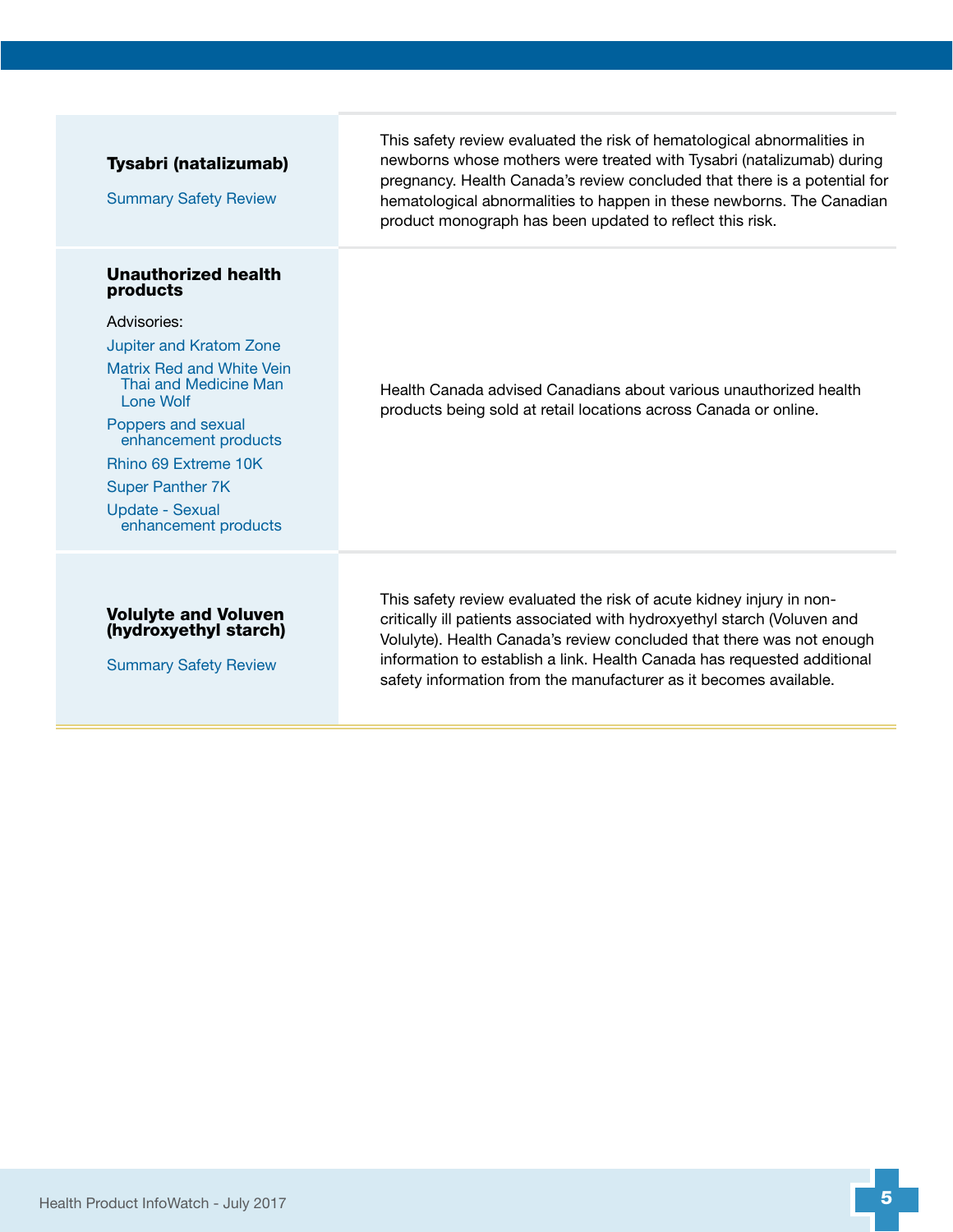## <span id="page-5-1"></span>NEW HEALTH PRODUCT SAFETY INFORMATION

*The following topics have been selected to raise awareness and, in some cases, to stimulate reporting of similar adverse reactions.*

## <span id="page-5-2"></span>PRODUCT MONOGRAPH UPDATES

*The following safety labelling updates, which were recently made to the Canadian product monograph, have been selected for your awareness. A complete list of safety labelling updates for brand name pharmaceutical drugs is available on [Health Canada's Web site](https://www.canada.ca/en/health-canada/services/drugs-health-products/drug-products/drug-product-database/label-safety-assessment-update/product-monograph-brand-safety-updates.html).*

## <span id="page-5-0"></span>Bisphosphonates, oral and injectable

Additional information concerning the risk of osteonecrosis of the jaw (ONJ) has been added to the *Warnings and Precautions* section of the Canadian product monographs (CPMs) for all oral and injectable bisphosphonates (alendronate, clodronate, etidronate, pamidronate, risedronate and zoledronic acid).

#### Key messages for healthcare professionals:1-8

For oral and injectable formulations, the following should be considered when evaluating a patient's risk of developing ONJ:

- Potency of the medicinal product that inhibits bone resorption (higher risk for highly potent compounds).
- Route of administration (higher risk for parenteral administration).
- Cumulative dose of bone resorption therapy.
- Co-morbid conditions (e.g., anemia, coagulopathies) and smoking.
- Periodontal disease, poorly fitting dentures, history of dental disease.

In addition, the following has been added to the CPMs of the injectable formulations:

- The start of treatment or of a new course of treatment should be delayed in patients with unhealed open soft tissue lesions in the mouth.
- If ONJ occurs while on treatment, temporary interruption should be considered until the condition resolves and contributing risk factors are mitigated where possible.

#### References

1. *[Aclasta \(zoledronic acid injection\)](https://health-products.canada.ca/dpd-bdpp/index-eng.jsp)* [product monograph]. Dorval (QC): Novartis Pharmaceuticals Canada Inc.; 2017.

2. *[ACT Etidronate \(etidronate disodium tablets\) and ACT Etidrocal \(etidronate disodium tablets and calcium carbonate tablets\)](https://health-products.canada.ca/dpd-bdpp/index-eng.jsp)* [product monograph]. Mississauga (ON): Actavis Pharma Company; 2017.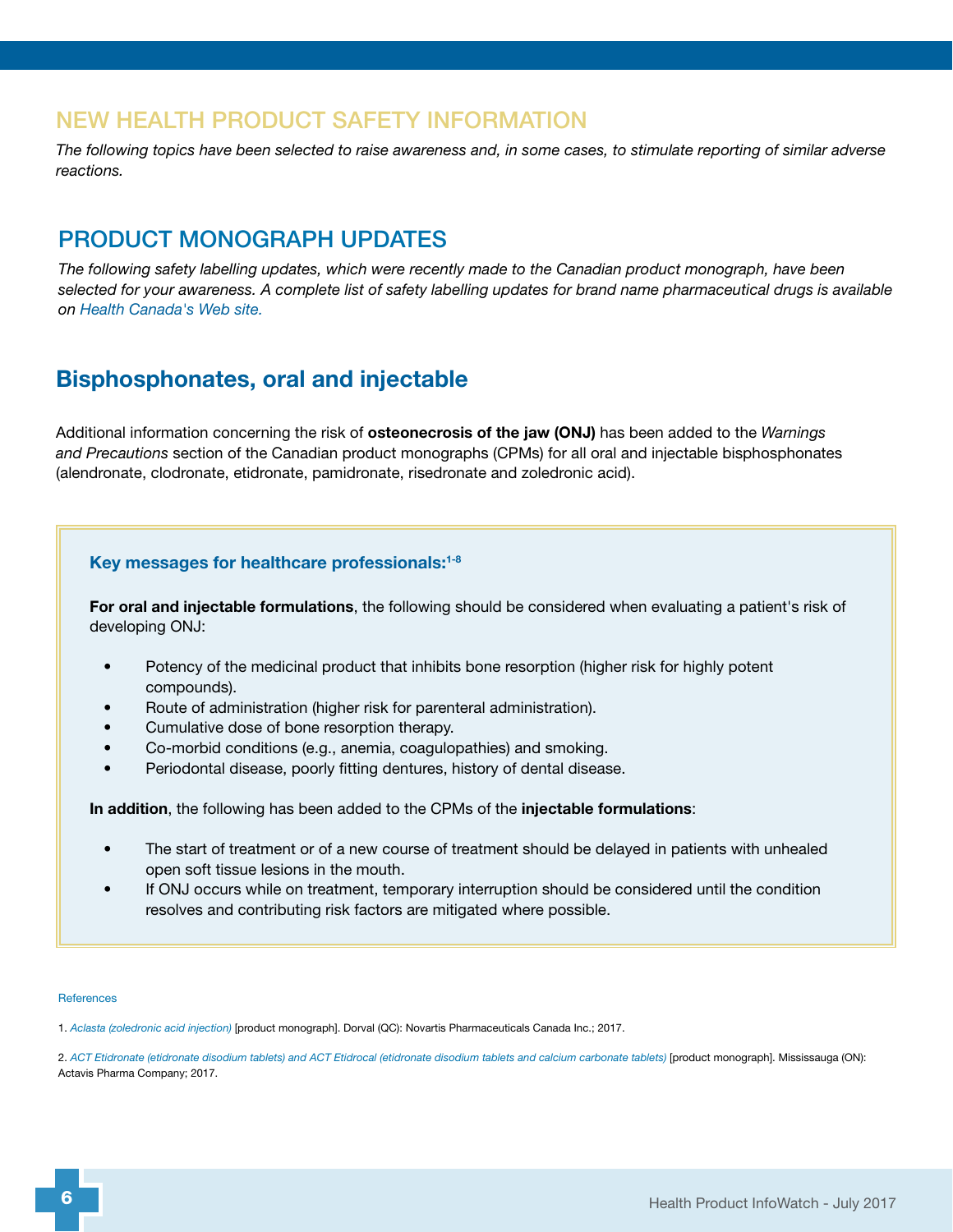- 3. *[Actonel \(risedronate sodium tablets\) and Actonel DR \(risedronate sodium delayed-release tablets\)](https://health-products.canada.ca/dpd-bdpp/index-eng.jsp)* [product monograph]. Mississauga (ON): Warner Chilcott Canada Co.; 2017.
- 4. *[Bonefos \(clodronate disodium capsules and clodronate disodium for injection\)](https://health-products.canada.ca/dpd-bdpp/index-eng.jsp)* [product monograph]. Mississauga (ON): Bayer Inc.; 2017.
- 5. *[Clasteon \(clodronate disodium capsules and clodronate disodium injection\)](https://health-products.canada.ca/dpd-bdpp/index-eng.jsp)* [product monograph]. Mississauga (ON): Sunovion Pharmaceuticals Canada Inc.; 2017.
- 6. *[Fosamax \(alendronate sodium tablets\) and Fosavance \(alendronate sodium/cholecalciferol tablets\)](https://health-products.canada.ca/dpd-bdpp/index-eng.jsp)* [product monograph]. Kirkland (QC): Merck Canada Inc.; 2017.
- 7. *[Pamidronate Disodium for Injection \(pamidronate disodium\)](https://health-products.canada.ca/dpd-bdpp/index-eng.jsp)* [product monograph]. Kirkland (QC): Hospira Healthcare Corporation; 2017.
- 8. *[Zometa \(zoledronic acid for injection\)](https://health-products.canada.ca/dpd-bdpp/index-eng.jsp)* [product monograph]. Dorval (QC): Novartis Pharmaceuticals Canada Inc.; 2017.

### <span id="page-6-0"></span>Evotaz (atazanavir and cobicistat) and Reyataz (atazanavir)

The risk of chronic kidney disease has been included in the *Warnings and Precautions* and *Adverse Reactions* sections of the Canadian product monographs for Reyataz and Evotaz.

#### Key messages for healthcare professionals:1-2

- Chronic kidney disease (CKD) has been reported in patients treated with atazanavir, with or without ritonavir. Some cases resulted in fatal outcomes or requiring hemodialysis.
- Reyataz and Evotaz should be used with caution, particularly in those patients with other risk factors for CKD.

#### **References**

- 1. *[Evotaz \(atazanavir and cobicistat\)](https://health-products.canada.ca/dpd-bdpp/index-eng.jsp)* [product monograph]. Montreal (QC): Bristol-Myers Squibb Canada; 2017.
- 2. *[Reyataz \(atazanavir\)](https://health-products.canada.ca/dpd-bdpp/index-eng.jsp)* [product monograph]. Montreal (QC): Bristol-Myers Squibb Canada; 2017.